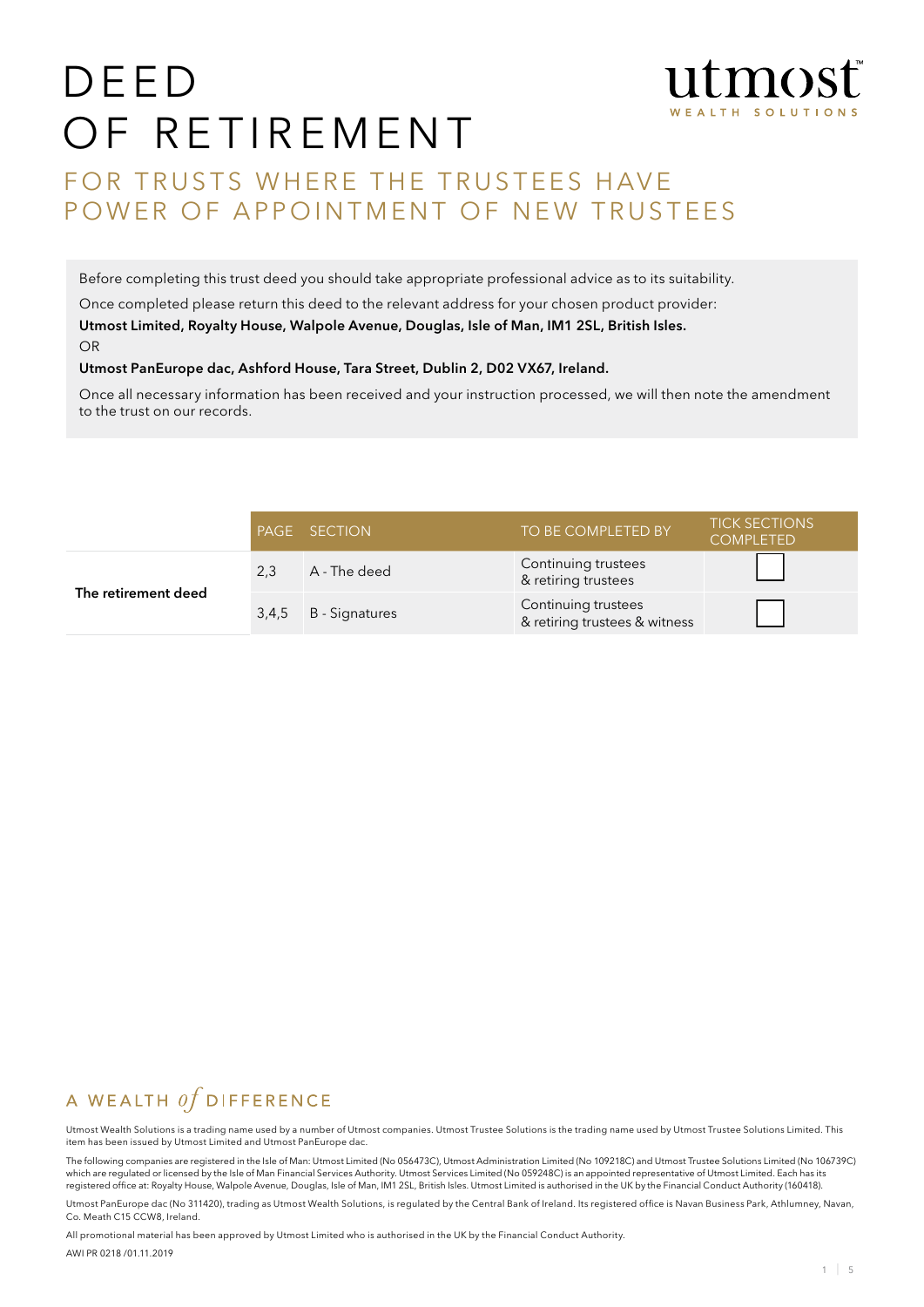# IMPORTANT NOTES

This is a draft deed provided for the consideration of the parties and their legal advisers only. We have taken every care in preparing it, but cannot take any responsibility for the legal/taxation consequences of using it. We strongly recommend that you consult your own professional advisers and seek tax advice in your country(ies) of domicile and/or residence.

#### If this deed is used with any deed appointing a new trustee(s), the deed of retirement must be dated after the deed of appointment and include the new trustee(s).

Please complete in blue or black ink and BLOCK CAPITALS and if you make a mistake, please cross it out, put in the correct word(s) and sign your initials next to the correction. Please do not use correction fluid.

## HOW WE USE YOUR INFORMATION

Details about how we use your information, your rights over this information and how you can exercise your rights can be found in the applicable Privacy Notice (Isle of Man)/Privacy Statement (Ireland). We publish our Privacy Notice (Isle of Man)/Privacy Statement (Ireland) on our website at www.utmostwealth.com or you can ring us on +44 (0)1624 643 345 and request a copy. All persons whose details are collected in this form should read the Privacy Notice/Privacy Statement to understand how the data provided about them will be used.

## THE DEED

This deed of retirement is made on

| O | - m |  |  |  |
|---|-----|--|--|--|
|   |     |  |  |  |

#### Between

#### Name(s) of trustee(s) to be retired

(will be referred to as 'the retiring trustee(s)') of the first part

#### and

#### Name(s) of continuing trustee(s)

(will be referred to as 'the continuing trustee(s)') of the second part

| *Whereas by a declaration of<br>trust ('the Trust') creating the<br>(*delete as applicable) |      |    |  |  |  |
|---------------------------------------------------------------------------------------------|------|----|--|--|--|
| dated                                                                                       | - Cl | mm |  |  |  |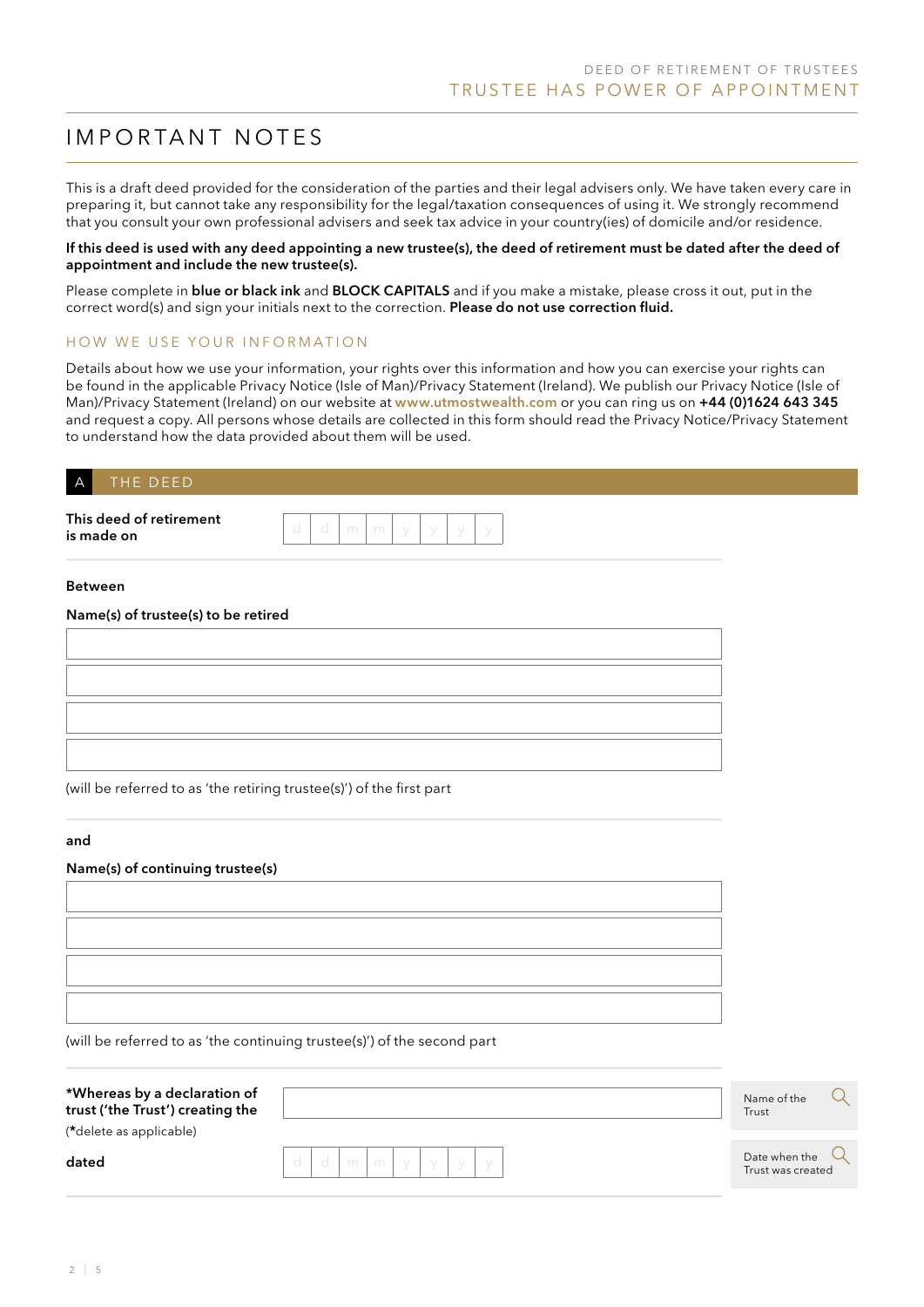#### of Policy number(s)

effected by the settlor(s) ('the Policy') and, where appropriate, a Deed of Appointment of Additional Trustees (if applicable)

Date any additional trustee was appointed

the Policy and all monies which may become payable under it and the proceeds of any sale conversion or surrender of it are held by the retiring trustee(s) and the continuing trustee(s) upon Trusts as set out in the Trust with and subject to the powers and provisions expressed in it.

#### And whereas

- 1) The retiring trustee(s) wishes to be discharged from the Trusts conferred on them by the Trust.
- 2) The trustees are the person(s) named in the Trusts of the said Policy as having power to appoint new or additional trustees.
- 3) It is intended that the Policy and all monies which may become payable under it and the proceeds of any sale conversion or surrender of it shall be transferred into the names of the continuing trustee(s) alone.

#### Now this appointment witnesses as follows:

- 1) The retiring trustee(s) hereby declare(s) that they wish to be discharged from the Trusts of the Policy.
- 2) The continuing trustee(s) hereby consent to the discharge of the said retiring trustee(s) from the Trusts of the Policy and to the vesting in the continuing trustee(s) alone of the Policy and all monies which may become payable under it and the proceeds of any sale conversion or surrender of it.
- 3) The retiring trustee(s) and the continuing trustee(s) hereby assign the Policy to the continuing trustee(s). The deed will be construed according to and governed by the law of the Isle of Man.

#### B SIGNATURES

The parties have executed this document as a deed on the first date stated above.

#### Please ensure all signatures are witnessed by an independent person.

#### Retiring trustee

| Signed and delivered<br>as a deed by the said<br>(Name of retiring trustee) |   |                  |
|-----------------------------------------------------------------------------|---|------------------|
| <b>SIGNATURE</b>                                                            |   | <b>SIGNATURE</b> |
| In the presence of<br>(Name of independent<br>witness)                      |   |                  |
| <b>SIGNATURE</b><br>of independent<br>witness                               |   | <b>SIGNATURE</b> |
| Permanent residential<br>address of witness                                 |   |                  |
| Postcode                                                                    | - |                  |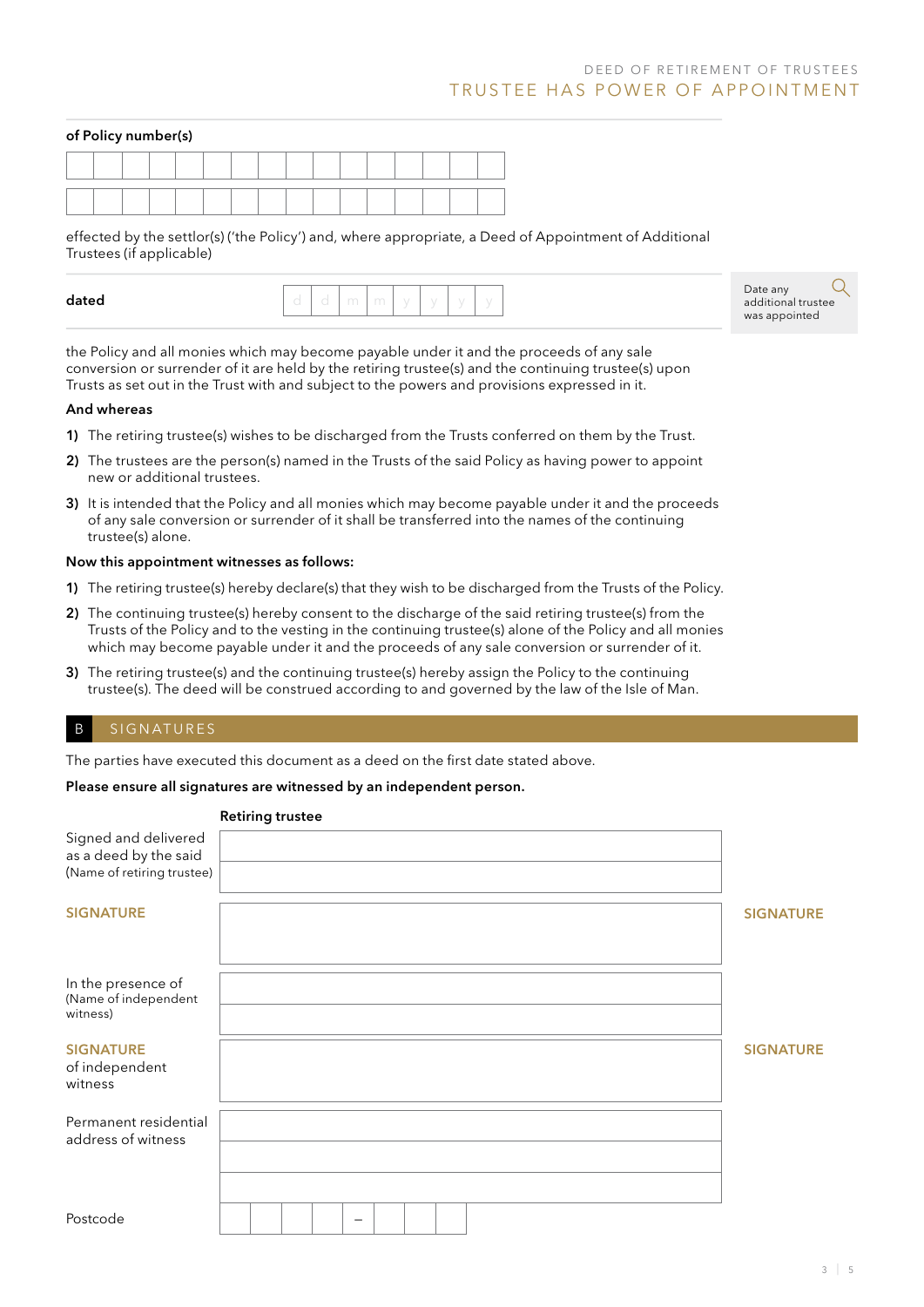## D E E D O F RETIR E MENT OF TRUSTEES TRUSTEE HAS POWER OF APPOINTMENT

|                                                                                  | <b>Continuing trustee</b> |                  |
|----------------------------------------------------------------------------------|---------------------------|------------------|
| Signed and delivered<br>as a deed by the said<br>(Name of continuing<br>trustee) |                           |                  |
| <b>SIGNATURE</b>                                                                 |                           | <b>SIGNATURE</b> |
| In the presence of<br>(Name of independent<br>witness)                           |                           |                  |
| <b>SIGNATURE</b><br>of independent<br>witness                                    |                           | <b>SIGNATURE</b> |
| Permanent residential<br>address of witness                                      |                           |                  |
| Postcode                                                                         | $\overline{\phantom{0}}$  |                  |
|                                                                                  | <b>Continuing trustee</b> |                  |
| Signed and delivered<br>as a deed by the said<br>(Name of continuing<br>trustee) |                           |                  |
| <b>SIGNATURE</b>                                                                 |                           | <b>SIGNATURE</b> |
| In the presence of<br>(Name of independent<br>witness)                           |                           |                  |
| <b>SIGNATURE</b><br>of independent<br>witness                                    |                           | <b>SIGNATURE</b> |
| Permanent residential<br>address of witness                                      |                           |                  |
| Postcode                                                                         |                           |                  |